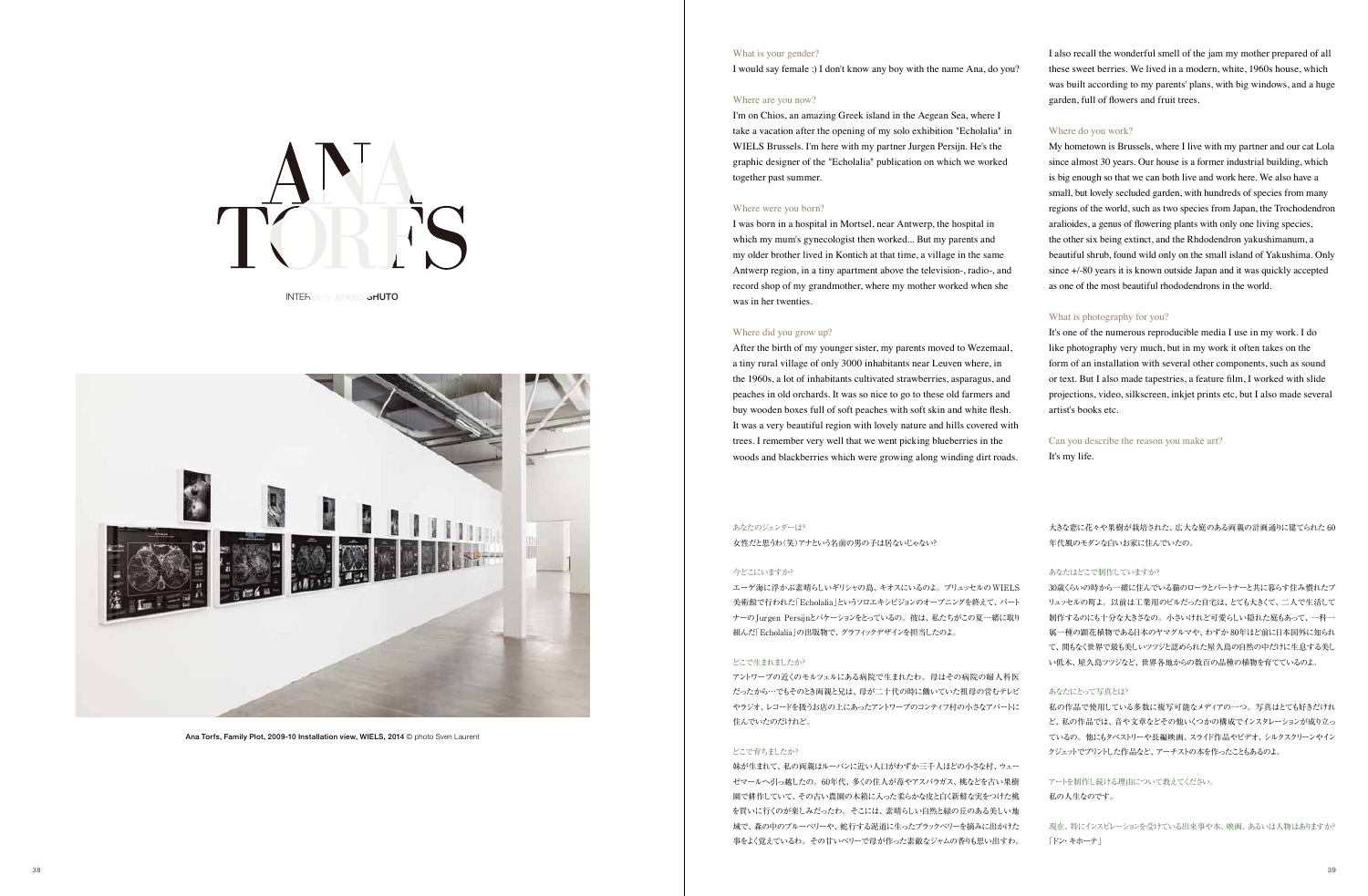

Ana Torfs, Family Plot, 2009-10 © photo Ana Torfs



Ana Torfs, Family Plot, 2009-10 @ photo Ana Torfs